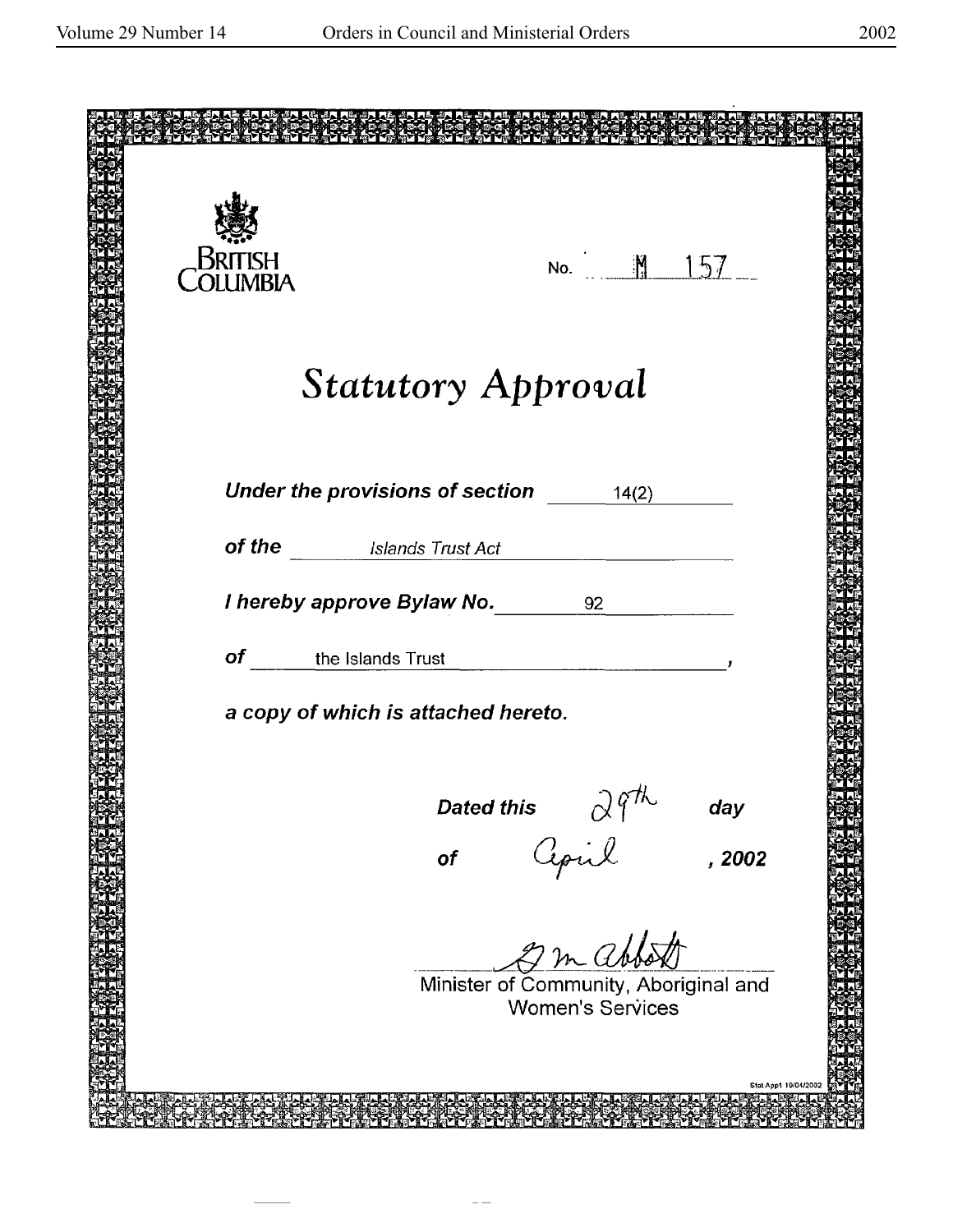$\mathcal{L}^{\mathcal{L}}$ 

 $\sim 10$ 

..

## **ISLANDS TRUST COUNCIL**

 $\cdot$ 

 $\bar{\mathcal{A}}$ 

### **BYLAWN0.92**

| A Bylaw Respecting the Financial Plan of the Islands Trust for Fiscal Years 2002/2003 through<br>2007/2008                                                               |                                                                                                                                                                                                                                                                      |                  |        |              |        |  |
|--------------------------------------------------------------------------------------------------------------------------------------------------------------------------|----------------------------------------------------------------------------------------------------------------------------------------------------------------------------------------------------------------------------------------------------------------------|------------------|--------|--------------|--------|--|
|                                                                                                                                                                          |                                                                                                                                                                                                                                                                      |                  |        |              |        |  |
| The Islands Trust Council, having jurisdiction in respect of the Trust Area in the Province of British<br>Columbia pursuant to the Islands Trust Act, enacts as follows: |                                                                                                                                                                                                                                                                      |                  |        |              |        |  |
| $\mathbf{1}$                                                                                                                                                             | Schedule "A" attached hereto, and made part of this Bylaw is hereby adopted and is the<br>Financial Plan of the Islands Trust for the fiscal year commencing April 1, 2002 and<br>ending March 31, 2003, and for the subsequent four fiscal years, and further that; |                  |        |              |        |  |
| $2^{\circ}$                                                                                                                                                              | This Bylaw may be cited for all purposes as the "Islands Trust Financial Plan Bylaw,<br>2002/2003".                                                                                                                                                                  |                  |        |              |        |  |
|                                                                                                                                                                          | READ A FIRST TIME THIS                                                                                                                                                                                                                                               | 27 <sup>TH</sup> | DAY OF | <b>MARCH</b> | . 2002 |  |
|                                                                                                                                                                          | READ A SECOND TIME THIS                                                                                                                                                                                                                                              | $27^{\text{TH}}$ | DAY OF | MARCH        | .2002  |  |
|                                                                                                                                                                          | READ A THIRD TIME THIS                                                                                                                                                                                                                                               | $27^{\text{TH}}$ | DAY OF | MARCH        | . 2002 |  |
| APPROVED BY THE MINISTER OF COMMUNITY, ABORIGINAL AND WOMEN'S SERVICES                                                                                                   |                                                                                                                                                                                                                                                                      |                  |        |              |        |  |
| <b>THIS</b>                                                                                                                                                              |                                                                                                                                                                                                                                                                      | TH               | DAY OF |              | . 2002 |  |
|                                                                                                                                                                          | ADOPTED THIS                                                                                                                                                                                                                                                         | ST               | DAY OF |              | . 2002 |  |

 $\boldsymbol{\beta}$ 

 $\ddot{\phantom{0}}$ 

**SECRETARY** 

**CHAIRPERSON** 

(1)

 $\sim$ 

CERTIFICATE<br>
I hereby certify the foregoing to be a true and correct copy of Bylaw No. 92<br>
cited as "Islands Trust Financial Plan Bylaw, 2002/2003", which was given<br>
Third Reading by the Islands Trust Council on March 27,

 $\omega_{\rm{c}}$  .

Kathy Jones, Depyly Secretary, Islands Trust

 $\overline{a}$  ,  $\overline{a}$  ,  $\overline{a}$  ,  $\overline{a}$  ,  $\overline{a}$  ,  $\overline{a}$  ,  $\overline{a}$  ,  $\overline{a}$  ,  $\overline{a}$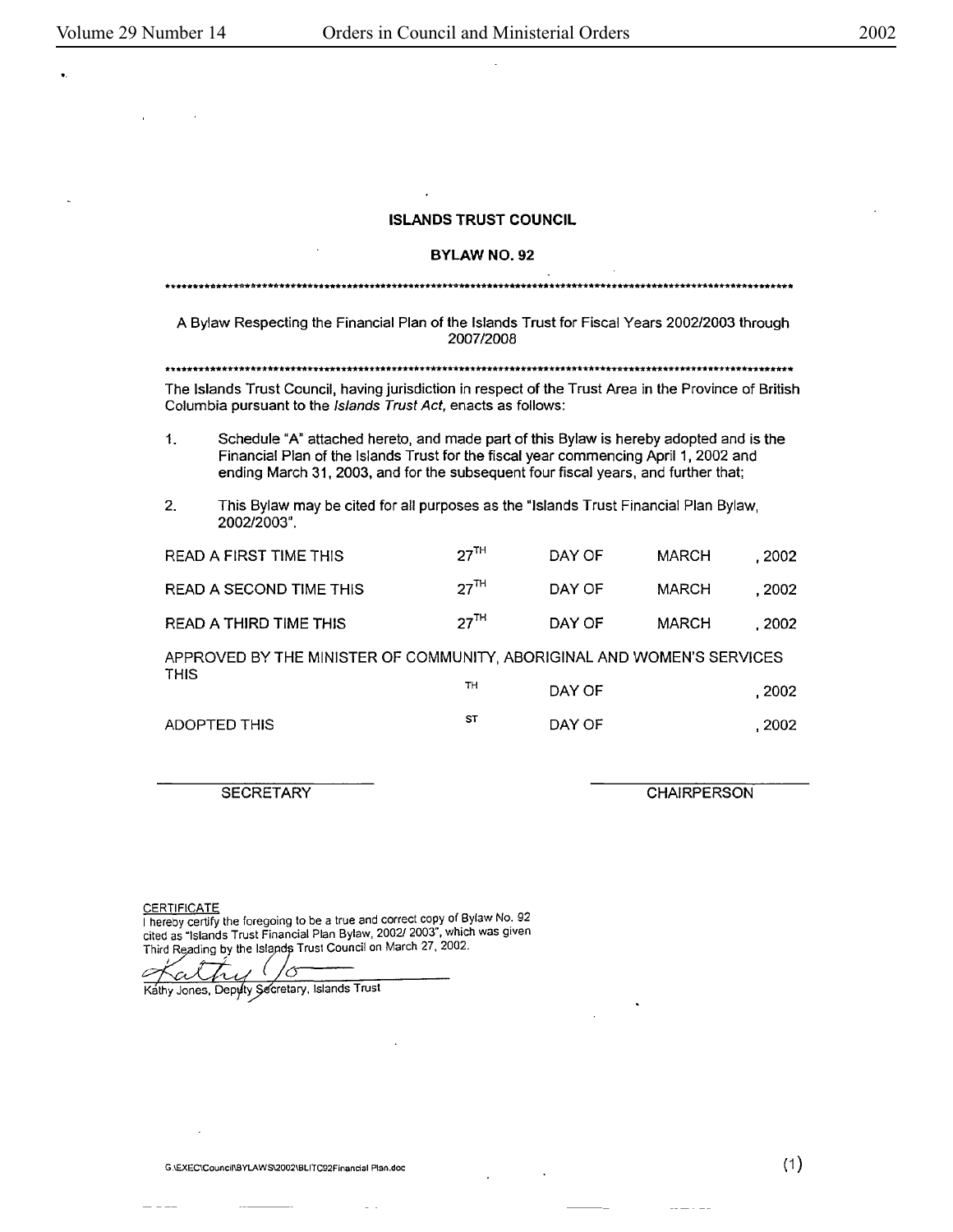|                |                                                       | <b>ISLANDS TRUST COUNCIL</b><br><b>BYLAW NO. 92</b><br><b>SCHEDULE "A"</b> |             |                        |             | $\bullet$   | Volume 29 Number 14                      |
|----------------|-------------------------------------------------------|----------------------------------------------------------------------------|-------------|------------------------|-------------|-------------|------------------------------------------|
| Α.             | <b>Revenues</b>                                       | 2002/2003                                                                  | 2003/2004   | 2004/2005              | 2005/2006   | 2006/2007   |                                          |
| $\mathbf{1}$ . | Fees and Sales                                        | \$100,000                                                                  | \$100,000   | \$100,000              | \$100,000   | \$100,000   |                                          |
| 2.             | Provincial Grant                                      | \$352,000                                                                  | \$302,000   | \$302,000              | \$302,000   | \$302,000   |                                          |
| 3.             | Property Tax Levy - General                           | \$2,901,870                                                                | \$3,060,455 | \$3,212,274            | \$3,274,680 | \$3,329,125 |                                          |
| 4.             | Property Tax Levy - Bowen Municipality                | \$88,860                                                                   | \$90,640    | \$92,450               | \$94,300    | \$96,185    |                                          |
| 5.             | Planning Services Fees - Bowen Municipality           | \$263,845                                                                  |             |                        |             |             |                                          |
| 6.             | Interest Income                                       | \$60,000                                                                   | \$57,000    | \$57,000               | \$57,000    | \$57,000    |                                          |
| 7.             | Appropriation of Surplus                              | \$130,000                                                                  | \$80,200    | $\qquad \qquad \cdots$ | \$55,000    |             |                                          |
| Total          |                                                       | \$3,896,575                                                                | \$3,690,295 | \$3,763,724            | \$3,882,980 | \$3,884,310 |                                          |
| В.             | <b>Expenses</b>                                       |                                                                            |             |                        |             |             | Orders in Council and Ministerial Orders |
| 1.             | <b>Trust Council Services</b>                         | \$962,555                                                                  | \$846,206   | \$871,727              | \$944,033   | \$900,697   |                                          |
| 2.             | <b>Local Services</b>                                 | \$2,571,060                                                                | \$2,475,545 | \$2,517,732            | \$2,558,944 | \$2,597,836 |                                          |
| 3.             | <b>Trust Fund Services</b>                            | \$362,960                                                                  | \$368,543   | \$374,265              | \$380,003   | \$385,777   |                                          |
| Total          |                                                       | \$3,896,575                                                                | \$3,690,295 | \$3,763,724            | \$3,882,980 | \$3,884,310 |                                          |
|                |                                                       |                                                                            |             |                        |             |             |                                          |
|                | G:\EXEC\Council\BYLAWS\2002\BLITC92Financial Plan.doc |                                                                            | (2)         |                        |             |             | 2002                                     |

 $\sim$   $\alpha$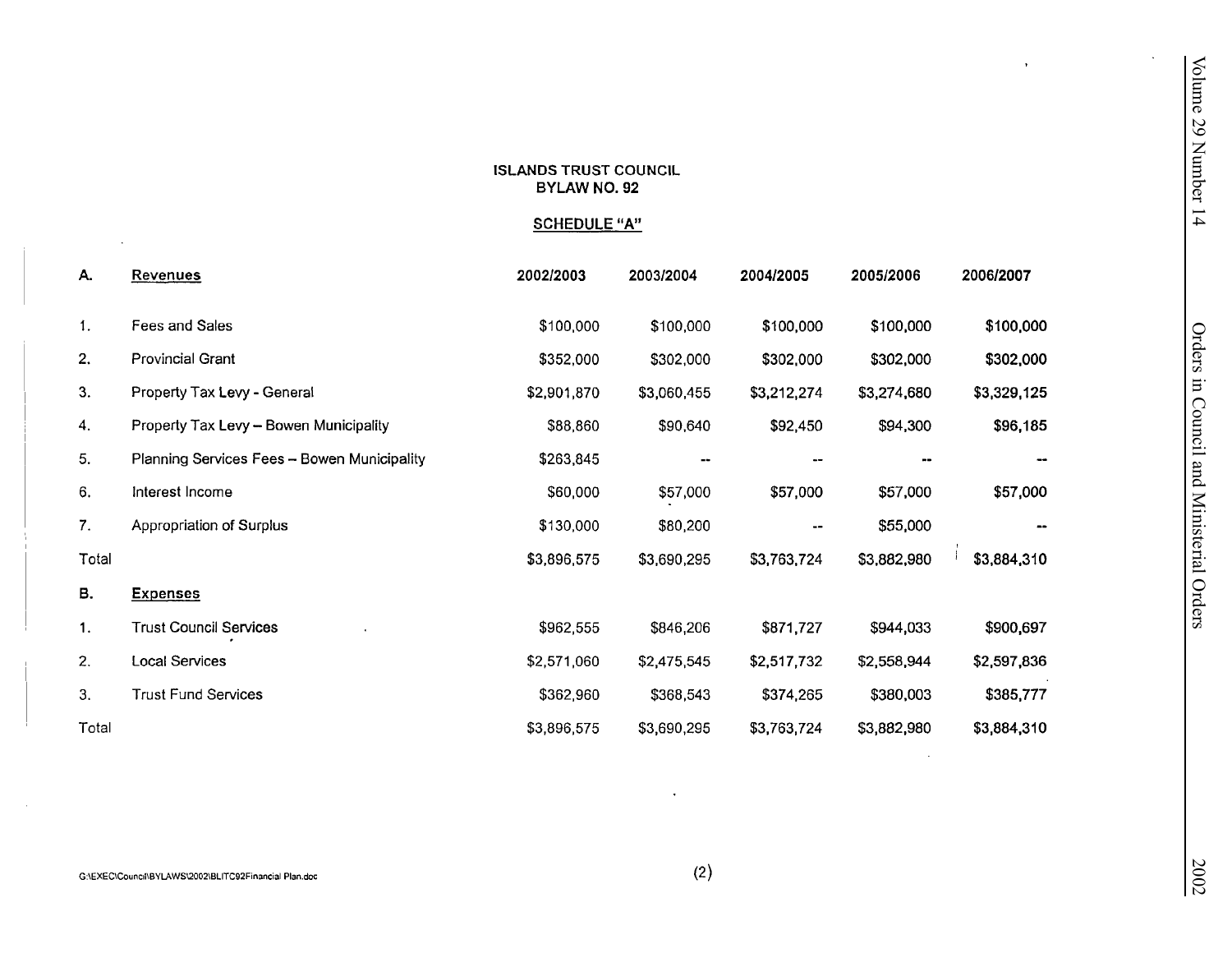$\Box$ 

 $\bar{\beta}$ 

# **ISLANDS** TRUST **2002/2003 Budget Expenditure Summary**

|                                                      | 2001/2002<br>Approved<br><b>Budget</b> | 2002/2003<br><b>Approved</b><br><b>Budget</b> |
|------------------------------------------------------|----------------------------------------|-----------------------------------------------|
| <b>TRUST COUNCIL</b>                                 |                                        |                                               |
| Council                                              | 212,620                                | 354,170                                       |
| <b>Executive Committee</b>                           | 82,833                                 | 85,000                                        |
| <b>Council Subcommittees</b>                         | 17,000                                 | 8,500                                         |
| <b>Trust Area Services</b>                           | 131,050                                | 174,850                                       |
| <b>Bylaw Investigations</b>                          | 112,100                                | 102,000                                       |
| Sub-total - Council                                  | 555,603                                | 724,520                                       |
| Admin. Services *                                    | 239,820                                | 238,035                                       |
|                                                      |                                        |                                               |
| Total - Council                                      | 795,423                                | 962,555                                       |
| <b>LOCAL SERVICES</b>                                |                                        |                                               |
| <b>Local Trust Committees</b>                        | 194,057                                | 172,055                                       |
| Local Planning                                       | 808,510                                | 722,445                                       |
| <b>Community Planning Services</b>                   | 725,290                                | 711,305                                       |
| <b>Mapping Services</b><br><b>Boards of Variance</b> | 113,000                                | 115,400<br>22,400                             |
|                                                      | 22,100                                 |                                               |
| Sub-total - Local Services                           | 1,862,957                              | 1,743,605                                     |
| Admin. Services **                                   | 833,660                                | 827,455                                       |
| <b>Total - Local Services</b>                        | 2,696,617                              | 2,571,060                                     |
| <b>TRUST FUND SERVICES</b>                           |                                        |                                               |
| Board                                                | 18,400                                 | 18,400                                        |
| Administration/Operations                            | 255,000                                | 276,550                                       |
|                                                      |                                        |                                               |
| Sub-total - Trust Fund                               | 273,400                                | 294.950                                       |
| Admin. Services ***                                  | 68,520                                 | 68,010                                        |
| <b>Total - Trust Fund</b>                            | 341,920                                | 362,960                                       |
| <b>TOTAL EXPENDITURES</b>                            | 3,833,960                              | 3,896,575                                     |

 $\mathcal{L}^{\text{max}}$ 

 $\bar{\mathcal{A}}$ 

 $\bar{\gamma}$